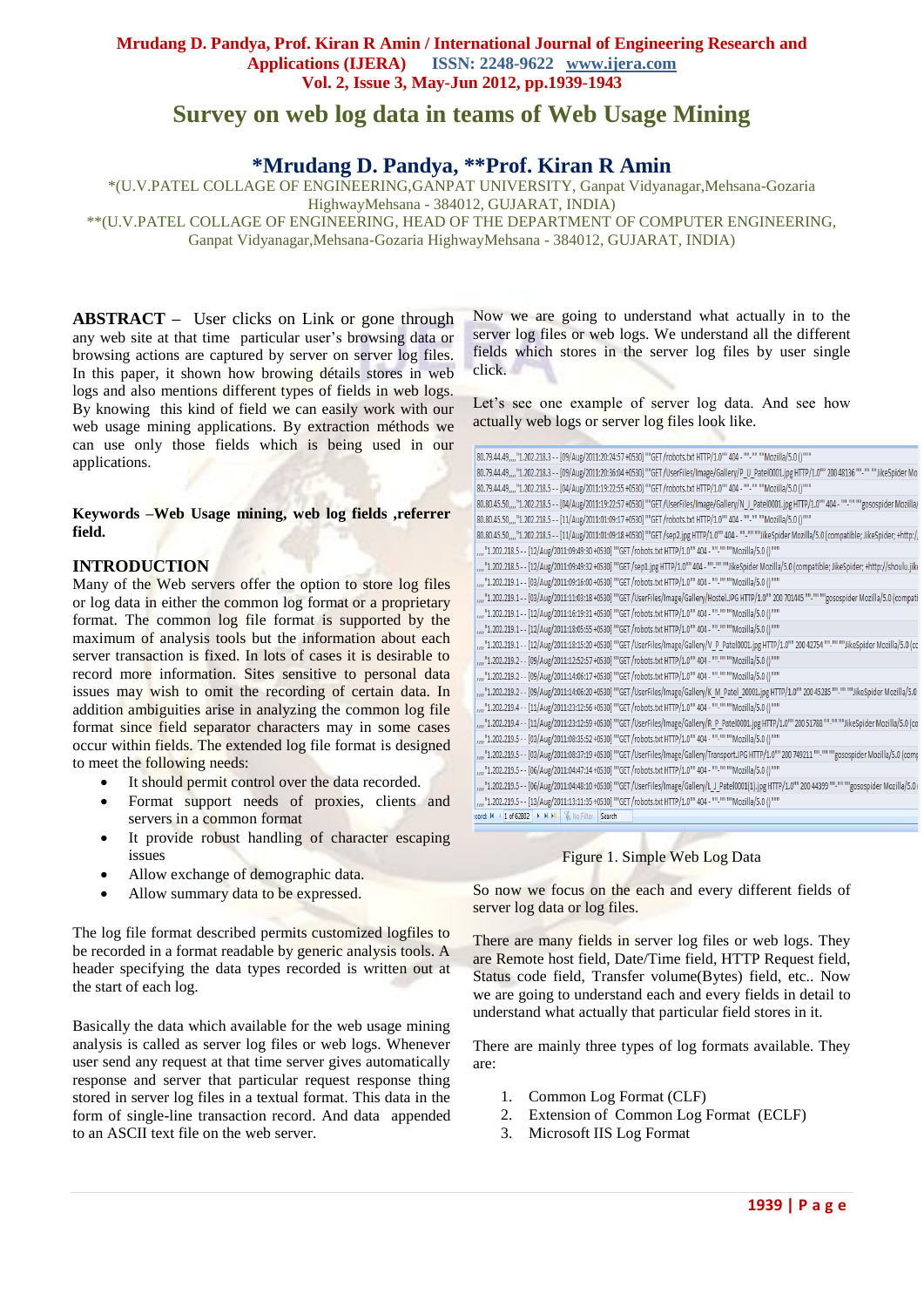By understanding this kind of field we can use particular field as per our web mining application required. As example we are focusing on user web browsing data at that time we do not require Identification field and status code field. At that time we can extract that particular fields and apply that extracted data on experimental tool. So we can manage that particular data easily and also reduce complexity. And we can also minimize the calculation time.In this way we must have to understand about all this server log data elements.

## **I. COMMON LOG FORMAT:**

Web log data come in various formats, which changes depending on the configuration of the web server. It also called as CLF(Common Log Format). And it include the following seven fields:

- Remote host field
- Identification field
- Authuser field
- Date/time field
- HTTP request
- Status code field
- Transfer volume field

A typical configuration for the access log might look as follows.

LogFormat "%h %l %u %t \"%r\" %>s %b"common

CustomLog logs/access\_log common

#### **2.1. Remote host field:**

This field consists of the Internet IP address of the remote host making the request, such as"1.202.219.4". if there is DNs name is available at that time we can get also the DNS name instead of Internet IP. To obtain the domain name of the remote host rather than the IP address , the server must submit a request, using the Internet domain name system (DNS) to resolve (i.e., translate) the IP address into a host name. Since humans prefer to work with domain names and computers are most efficient with IP addresses, the DNS system provides an important interface between humans and computers.DNS example is google.com,yahoo.com, etc..

#### **2.2. Identification field:**

This field mainly used to store identity information provided by the client only if the web server is performing an identity check . However, this field is seldom used because the identification information is provided in plain text rather than in a securely encrypted form. Therefore, this field usually contains a hyphen, indicating a null value.[1]

#### **2.3. Authuser field:**

This particular field mainly used to store the authenticated client user name, if it is required. The authuser field was designed to contain the authenticated user name information that client needs to provide to gain access to directories that are password protected. If no such information is provided, the field defaults to a hyphen.[1]

#### **2.4. Date/time field:**

Some web log uses the following specialized date/time field format:"[DD:HH:MM:SS]," where DD represents the day of the month and HH:MM:SS represents the 24-hour time, given in EDT. In this above particular data set, the DD portion represents the day in August, 2011 that the web log entry was made. However, it is more common for the date/time field to follow the following format: "DD/Mon/YYYY:HH:MM:SS offset," where the offset is a positive or negative constant indicating in hours how far ahead of or behind the local server is from Greenwich Mean Tim (GMT). For example, a date/time field of "09/august/2011:03:27:00 -0500" indicates that a request was made to a server at 3:27 a.m. on August 9, 2011, and the server is 5 hours behind GMT.

#### **2.5. HTTP request:**

This particular HTTP request field consists of all the information that the client's browser has requested from the web server for any particular task. This whole HTTP request field is contained within quotation marks. This field may be partitioned into four areas:

- The request method,
- The uniform resource identifier (URI),
- The header, and
- The protocol.

#### **2.5.1. The Request Method**:

The request method can be GET, PUT, HEAD, POST etc.. The most common request method is GET. This request represents a request to retrieve data that are identified by the URI.

#### **2.5.2. The uniform resource identifier (URI):**

URI(Uniform resource identifies) contain the page or document name and the directory path requested by the client browser. By the use of URI we can know or analyze visitor requests for pages and files using web usage miner. Example of URI: http://www.w3.org/Icons/www/w3c\_main.gif.

#### **2.5.3. The header:**

HTTP request field also contains the header section. This field contains optional information concerning the browser's request. For example this information can be used by the web usage miner to determine which keywords are being used by visitors I search engines that point to your site.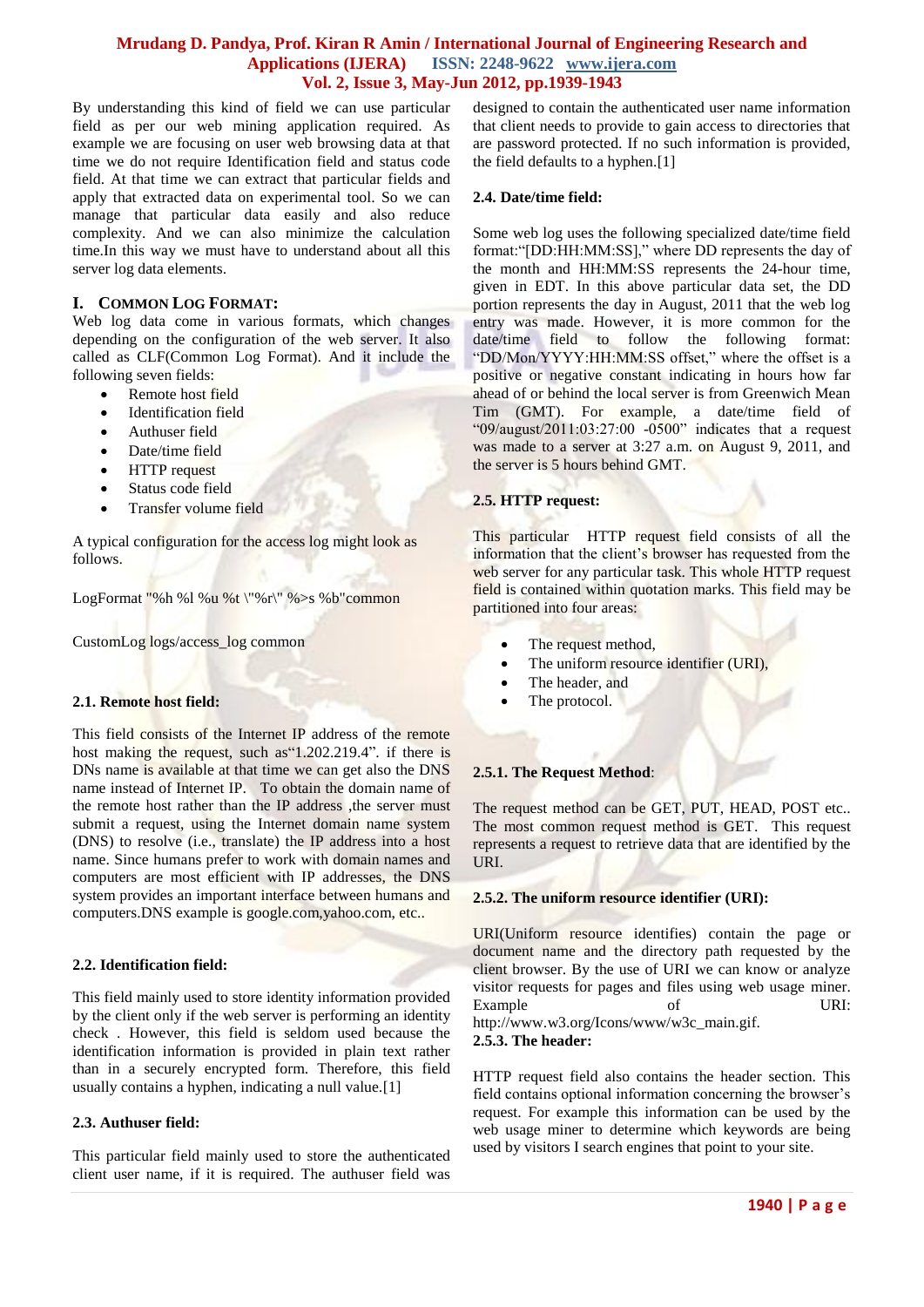#### **2.5.4. The protocol:**

The HTTP request field also includes the protocol section, which indicates which version of the Hypertext Transfer Protocol (HTTP) is being used by the client's browser. Then, based on the relative frequency of newer protocol versions (e.g., HTTP/1.1), the web developer

#### **2.6. Status code field:**

This field is related to the user requests in teams of successful or not successful. Not all requests are successful. The status code field provides a three-digit response from the web server to client's browser. In this there are some types are available. In this if the request was successful or not successful ,if there was any error occurs, it also contain which type of error occurred. In this code of the form "2xx" indicate a success, and code of the form "4xx" indicates an error. A sample of the possible status codes that a web server could send described below:

If there is Successful transmission (200 series): It Indicates that the request from the client wareceived, understood, and completed. There are some extensions available they are:

- $\bullet$  200: success
- 201: created
- 202: accepted
- 204: no content

If there is Redirection (300 series):

It indicates that further action is required to complete the client's request. There are some extensions available they are:

- 301: moved permanently
- 302: moved temporarily
- 303: not modified
- 304: use cached document

If there is Client error (400 series):

it indicates that the client's request cannot be fulfilled, due to incorrect syntax or a missing file. There are some extensions available they are:

- 400: bad request
- 401: unauthorized
- 403: forbidden
- 404: not found

If there is Server error (500 series)

It Indicates that the web server failed to fulfill what was apparently a valid request. There are some extensions available they are:

- 500: internal server error
- 501: not implemented
- 502: bad gateway
- 503: service unavailable

#### **2.7. Transfer volume field:**

This field indicates as the name suggest size of the file in bytes, sent by the web server to the client's browser.

141.243.1.172 [29:23:53:25] "GET /Software.html HTTP/1.0" 200 1497

In above web log example 1497 is indicated transfer volume in bytes. This field generated only when GET requests that have been completed successfully (Status = 200) will have a positive value in the transfer volume field. If status is not equals to 200 at that time the field will consist of a hyphen or a value of zero. Status code field is useful for helping to monitor the network traffic, the load carried by the network throughout the 24-hour cycle.

## **III. EXTENSION OF COMMON LOG FORMAT (ECLF) :**

The extension of CLF is variation of the CLF. It is formed by adding two additional fields onto the end of record, that particular field are the referrer field and the user agent field. Both the common log format was created by NCSA (National Center for Supercomputing Applications).

## **3.1. Referrer Field**

The referral log contains a corresponding entry for each entry in the common log.

The fields in the Referral log are:

#### **Date: Time Referrer**

The following is an example of a record in a referral log:

[10/Oct/2011:21:15:05 +0500] "http://www.gmail.com/index.html"

The following is a description of the fields in the Referral log:

#### **Date: Time Timezone**

([10/Oct/2011:21:15:05 +0500] in the example)

The date and time stamp of HTTP request. The date and time of an entry logged in the referral log corresponds to the resource access entry in the common log. As a result, the date and time of corresponding records from each of these logs will be the same. The syntax of the date stamp is identical to the date stamp in the common log. -referrer ("http://www.gmail.com/index.html" in the example)

The referrer is the URL of the HTTP resource that referred the user to the resource requested. For example, if a user is browsing a Web page such as http://www.gmail.com/index.html and the user clicks on a link to a secondary page, then the initial page has referred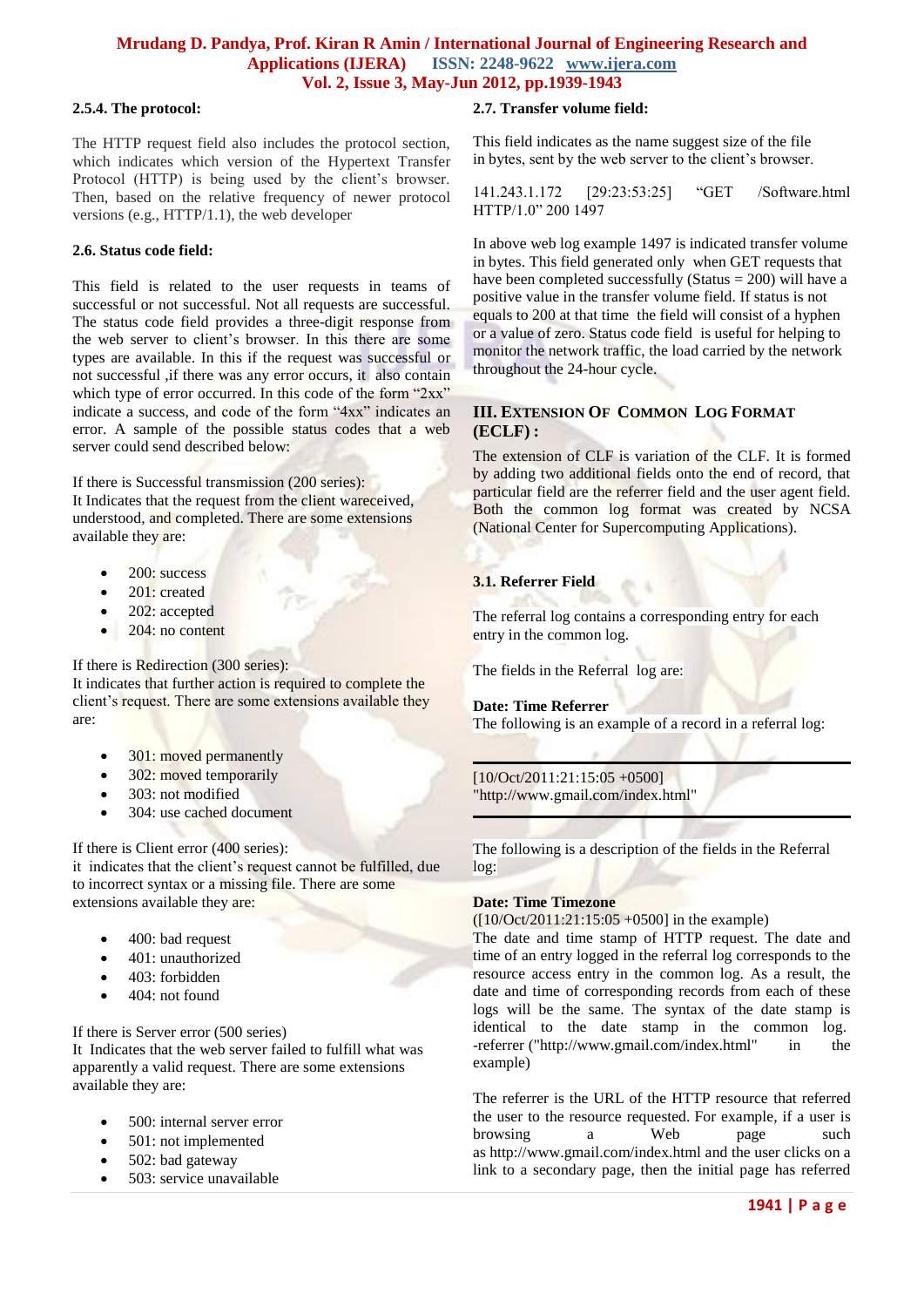| <b>Prefix</b> | <b>Meaning</b>            |
|---------------|---------------------------|
| $S-$          | Server actions.           |
| $C-$          | Client actions.           |
| $Cs-$         | Client-to-server actions. |
| $Sc-$         | Server-to-client actions. |

the user to the secondary page. The entry in the referral log for the secondary page will list the URL of the first page(http://www.gmail.com/index.html) as its referral.

The referrer field describe URL of the previous site visited by the client, which jointed to the current page. For images, the referrer is the web page on which the image is to be displayed. The referrer field contains important information for marketing purposes, since it can track how people found your site.[1]

## **3.2. User agent field**

The user agent field provides information about the client's browser, the browser version, and the client's operating system. Importantly, this field can also contain information regarding bots, such as web crawlers. Web developers can use this information to block certain sections of the Web site from these web crawlers, in the interests of preserving bandwidth. Further, this field allows the web usage miner to determine whether a human or a bot has accessed the site, and thereby to omit the bot's visit from analysis, on the assumption that the developers are interested in the behavior of human visitors[1].

Let's take one excellent example to understand ECLF:

Consider the following example of an extended common log format (ECLF). For privacy purposes, the URL has been partly masked.

139.1xx.120.126 -- smithj [28/OCT/2011:20:27:32 -5000] ``GET /Default.htm HTTP/1.1'' 200 1270 ``http:/www.w3schools.com/'' ``Mozilla/4.0+(compatible;+MSIE+6.0;+Windows+NT+5.0 )''

|  | Remote host: 149.1xx.120.116 |  |  |  |  |
|--|------------------------------|--|--|--|--|
|--|------------------------------|--|--|--|--|

- Identification: –
- Authuser: smithj
- Date/time: [28/OCT/2004:20:27:32 -5000]
- Request: "GET /Default.htm HTTP/1.1"
- Status code: 200
- Transfer volume: 1270
- Referrer:"http:/www.dataminingconsultant.com/"
- Useragent:"Mozilla/4.0+(compatible;+MSIE+6.0;+ Windows+NT+5.0)"

### **IV. MICROSOFT IIS LOG FORMAT:**

This is the third log format. In this, there are more field included then the common log format and extended common log format. For example, the elapsed processing time is included, along with the bytes sent by the client to the server; also, the time recorded is local time. Note that web server administrators need not choose any of these formats; they are free to specify which fields they believe are most appropriate for their purposes.

#### **Table 4.1**

In table 4.1 and 4.2 mentioned all possible fields that are included in the Microsoft IIS Log Format. The field name its appears as and its description is shown in tabular format.

| <b>Field</b>                | <b>Appears As</b> | <b>Description</b>                                                                                                                                            |  |
|-----------------------------|-------------------|---------------------------------------------------------------------------------------------------------------------------------------------------------------|--|
| Date                        | Date              | The date that the activity<br>occurred.                                                                                                                       |  |
| Time                        | Time              | The time that the<br>activity occurred.                                                                                                                       |  |
| Client IP<br><b>Address</b> | $c$ -ip           | The IP address of the<br>client that accessed your<br>server.                                                                                                 |  |
| <b>User Name</b>            | cs-username       | The name of the<br>authenticated user who<br>accessed your server.<br>This does not include<br>anonymous users, who<br>are represented by a<br>hyphen $(-)$ . |  |
| Service<br>Name             | s-sitename        | The Internet service and<br>instance number that<br>was accessed by a<br>client.                                                                              |  |
| <b>Server Name</b>          | s-computername    | The name of the server<br>on which the log entry<br>was generated.                                                                                            |  |
| Server IP<br><b>Address</b> | $s$ -ip           | The IP address of the<br>server on which the log<br>entry was generated.                                                                                      |  |
| <b>Server Port</b>          | s-port            | The port number the<br>client is connected to.                                                                                                                |  |
| Method                      | Cs-Method         | The action the client<br>was trying to perform<br>(for example,<br>a GET method).                                                                             |  |